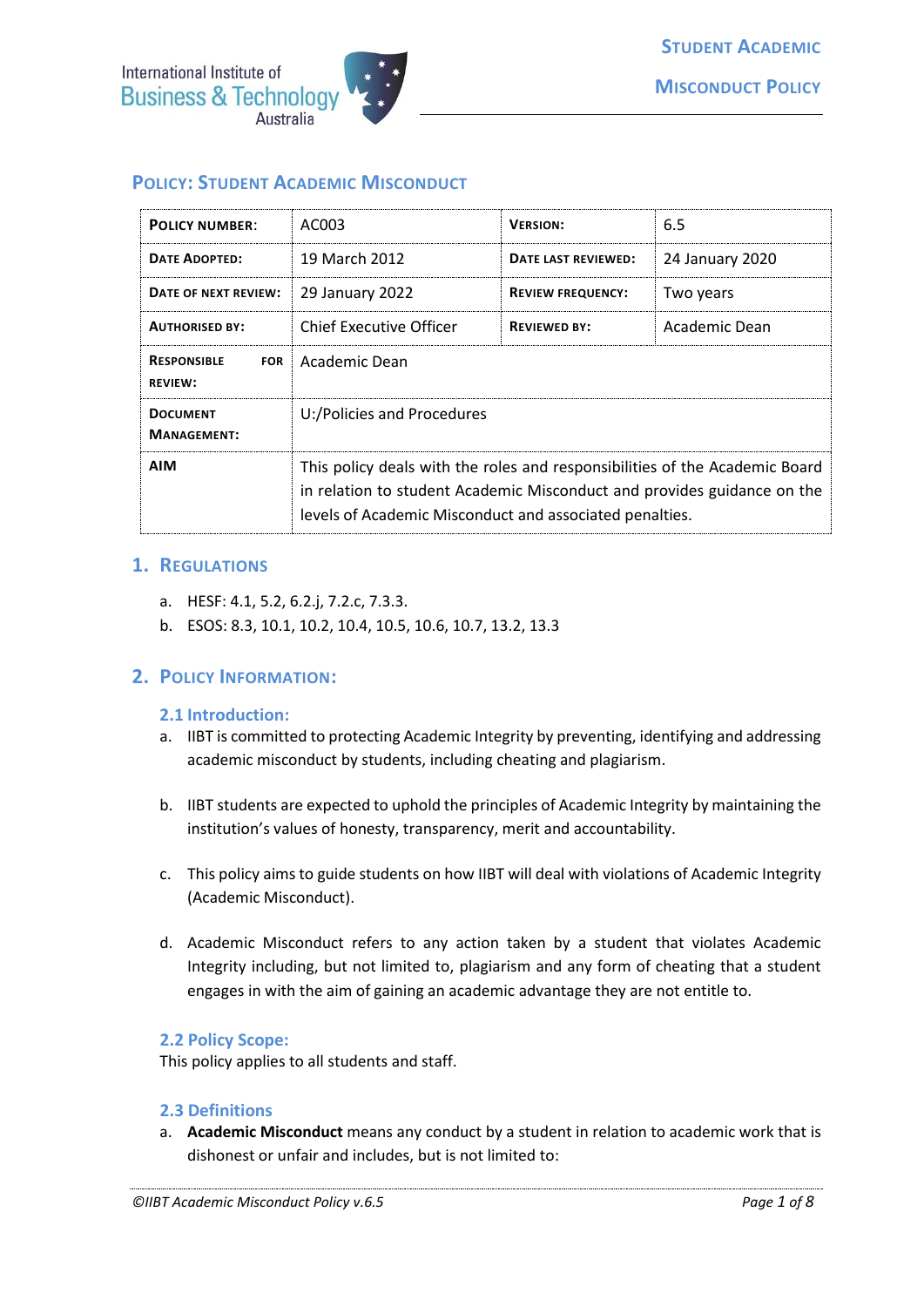International Institute of **Business & Technology** Australia



- (i) Plagiarism
- (ii) Unauthorised collaboration
- (iii) Cheating in assessment/examinations
- (iv) Theft of another student's work
- (v) Ghost writing/contract cheating
- b. **Plagiarism** means to knowingly or unknowingly present as one's own work the ideas or writings of another person without appropriate acknowledgment or referencing. This includes, but is not limited to:
	- Paraphrasing or copying text without adequate acknowledgment of the source;
	- Copying, whether identically or in essence, the text of another student's assignment;
	- Copying, whether identically or in essence, of visual representations (for example cartoons, line drawings, photos, paintings and computer programs).
- c. **Cheating** means dishonest conduct in any assessment/examinations.
- d. **Collusion** occurs when a student works with another person for a fraudulent purpose with the planned intent of obtaining an advantage by submitting a co-authored assignment or other work.
- e. **Ghost Writing (contract cheating)** occurs when a student pays someone to write an assignment on their behalf.
- f. **General Misconduct**, (other than Academic Misconduct) includes, but is not limited to, conduct which:
	- (i) Violations IIBT Terms of Offer, policies or rules;
	- (ii) Constitutes a serious impediment to the carrying out of IIBT functions or those overseen by the Institute;
	- (iii) Involves the use of threatening or offensive language and/or behaviour (either written or verbal) by a student towards another student or staff member;
	- (iv) Is otherwise detrimental to IIBT, its staff or students.

## **3. PRINCIPLES:**

This Policy is supported by the following principles:

- a. IIBT has zero tolerance for all forms of Academic Misconduct.
- b. It is the responsibility of any student to maintain Academic Integrity in all College work.
- c. Students should give due acknowledgement to the owners of the work they incorporate in their academic work.
- d. Acknowledging and respecting the work of others through proper referencing is a fundamental responsibility in scholarship.
- e. Eliminating plagiarism is fundamental to maintaining IIBT's reputation and standards.
- f. Fostering a culture of proper acknowledgement practice is necessary for minimising Academic Misconduct.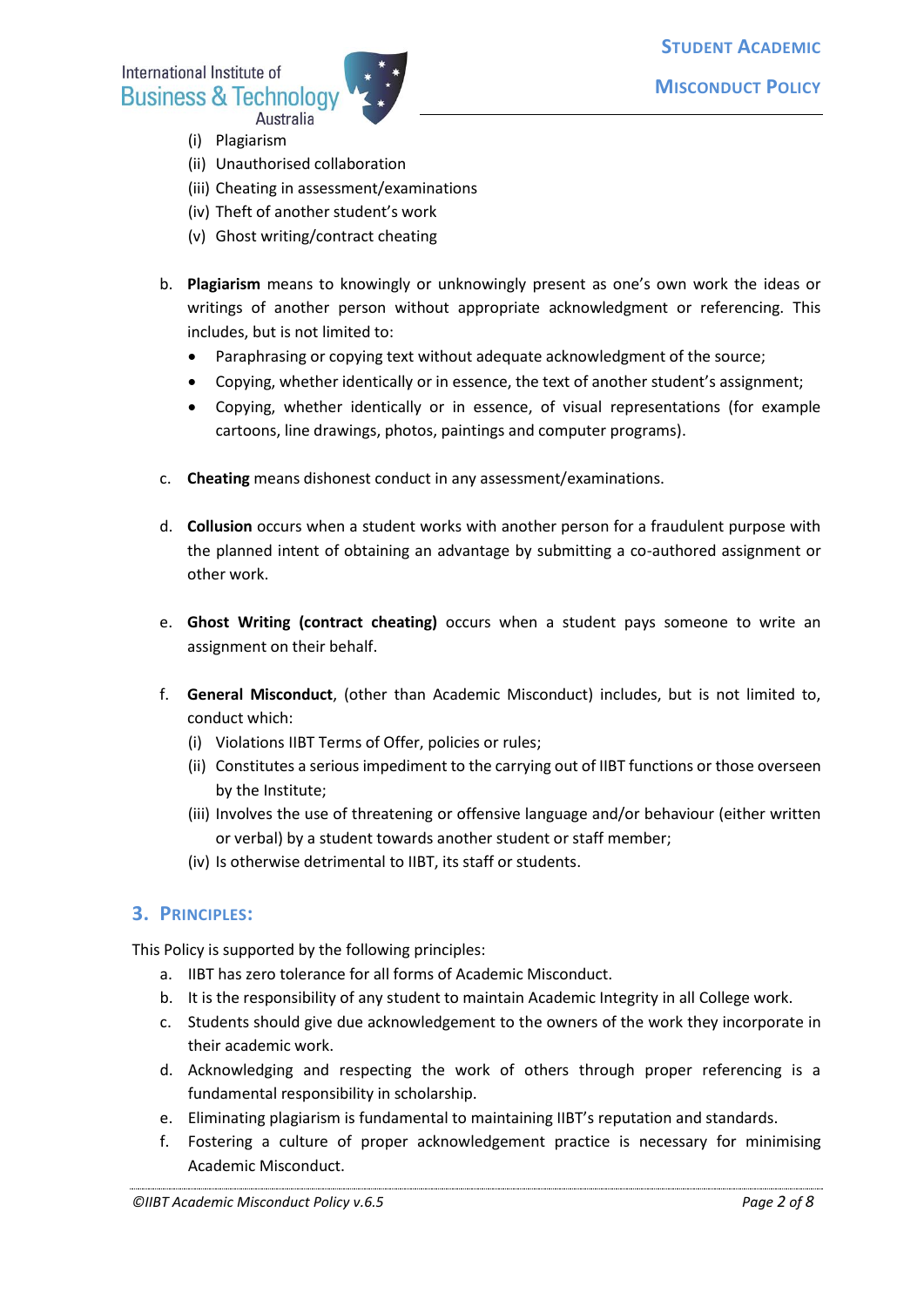# International Institute of **Business & Technology** Australia



- g. A student's ignorance of their obligations regarding acknowledgement of sources will not be accepted as a defence or excuse in relation to any Academic Misconduct allegation.
- h. Proper acknowledgement rules apply to the use of content, graphics and other media copied from the internet.
- i. Academic staff and administrators who know of Academic Integrity violations are ethically bound to report such incidents.
- j. Students who knowingly or negligently allow their work to be used by other students are engaging in Academic Misconduct.
- k. Students who aid others in Academic Dishonesty are violating Academic Integrity.
- l. It is important to understand the difference between receiving help to understand concepts, and actually having the work done by another person. Having the work done by another person is a violation of Academic Integrity.

# **4. ACADEMIC MISCONDUCT PENALTIES**

IIBT categorises acts of violation of Academic Integrity into four levels. For each level of violation a corresponding set of sanctions is recommended.<sup>1</sup>

## **4.1 Level One Violations**

- a. Level One Violations are dealt with by the Academic Dean or delegate.
- b. All Academic Teachers need to inform the Academic Dean immediately when violation of Academic Integrity is suspected.
- c. Academic Teachers:
	- (i) Do not release the marks of the assessment to the student when violation of Academic Integrity is suspected.
	- (ii) Do not have any further correspondence with the student once the Academic Misconduct issue has been referred to the Academic Dean. Such correspondence will be handled by the Academic Dean.
- d. These usually occur because of inexperience or lack of student knowledge of the principles and requirements of academic integrity. Examples include:
	- (i) Inadequate referencing;
	- (ii) Poor use of citations;
	- (iii) Poor paraphrasing.
- e. Level One Violations are often an educational issue rather than necessarily a disciplinary one, especially where they occur early in a student's academic development. The matter should

**.** 

 $1$  The Policy on Academic Integrity for Undergraduate and Graduate Students, Rutgers University - Camden (as cited in the University of Notre Dame Australia's Student Academic Integrity Policy, 2015, pp. 5–8) is acknowledged as the source of the information on levels of violation of Academic Integrity. The wording has been modified where necessary to suit the International Institute of Business and Technology.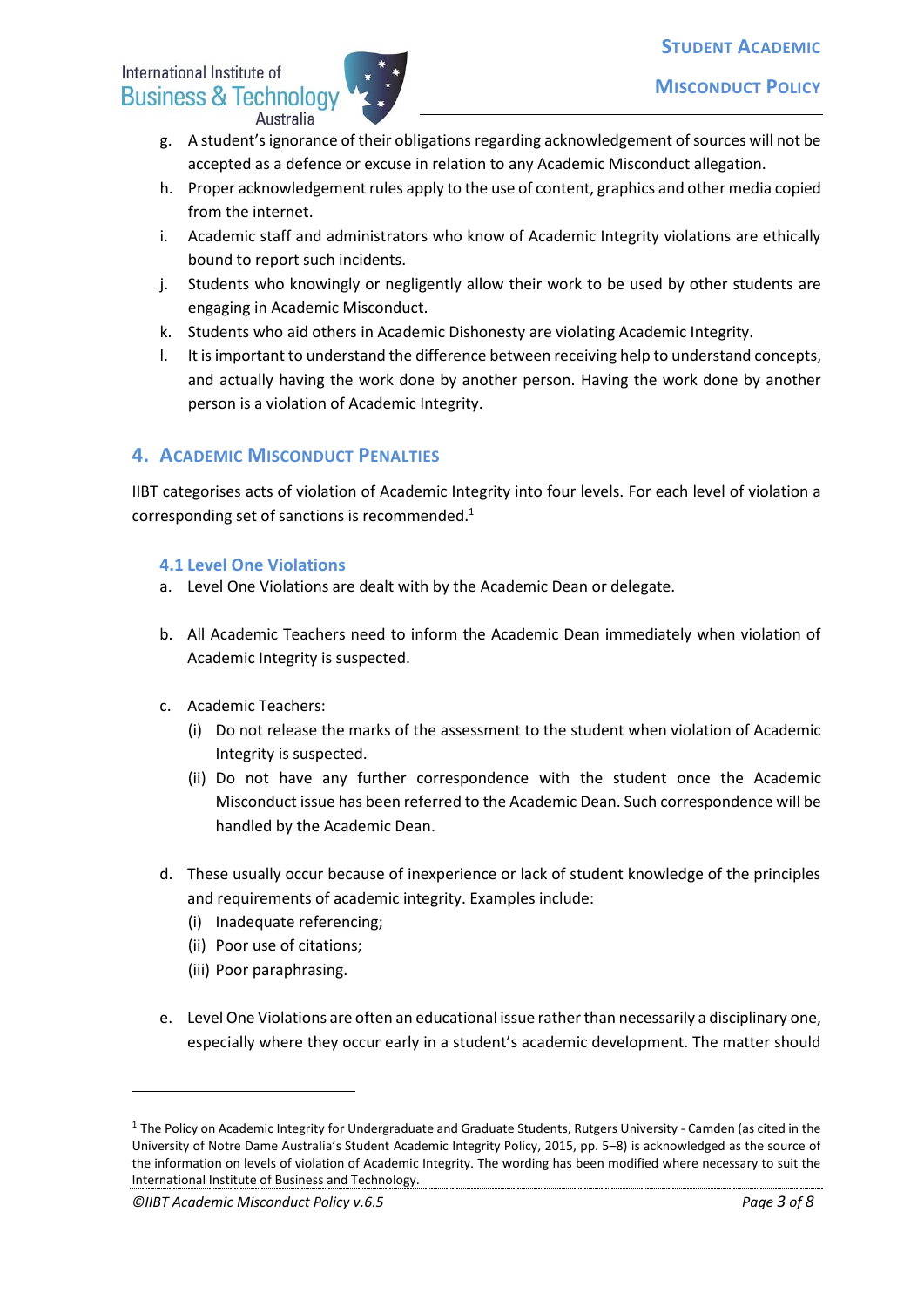

be treated formally to ensure that the student understands the seriousness of the issue in an academic environment.

- f. Recommended penalties for Level One Violations may be judged unnecessary if explanation and education are thought most appropriate for the circumstance. Penalties may include one or more of:
	- (i) A reprimand;
	- (ii) An additional assigned paper or research project on a relevant topic;
	- (iii) A resubmission in respect of the piece of Assessment to which the allegation relates;
	- (iv) Other penalties, as deemed appropriate by the Academic Dean.
- g. First-time violations at this Level by students with academic experience (particularly those in the later years of undergraduate courses), will be viewed more seriously and may incur multiple and/or more serious penalties, as deemed appropriate by the Academic Dean.
- h. Records of students who commit Level One Violations must be maintained by the Academic Dean until the student's graduation.

## **4.2 Level Two Violations**

- a. Level Two Violations are dealt with by the Academic Dean.
- b. All Academic Teachers need to inform the Academic Dean immediately when violation of Academic Integrity is suspected.
- c. Academic Teachers:
	- (i) Do not release the marks of the assessment to the student when violation of Academic Integrity is suspected.
	- (ii) Do not have any further correspondence with the student once the Academic Misconduct issue has been referred to the Academic Dean. Such correspondence will be handled by the Academic Dean.
- d. Level Two Violations are characterised by dishonesty. The following are examples:
	- (i) Quoting directly or paraphrasing, to a moderate extent, without acknowledging the source;
	- (ii) Submitting the same work or major portions thereof to satisfy the requirements of more than one unit without permission from the lecturer;
	- (iii) Using data or interpretative material for a laboratory report without acknowledging the sources or the collaborators;
	- (iv) Receiving assistance from others without acknowledging such assistance;
	- (v) Repeated Level One Violations, especially where these occur after explanation and counselling.
- e. Penalties may include one or more of:
	- (i) A reduced mark in respect of the piece of Assessment to which the allegation relates;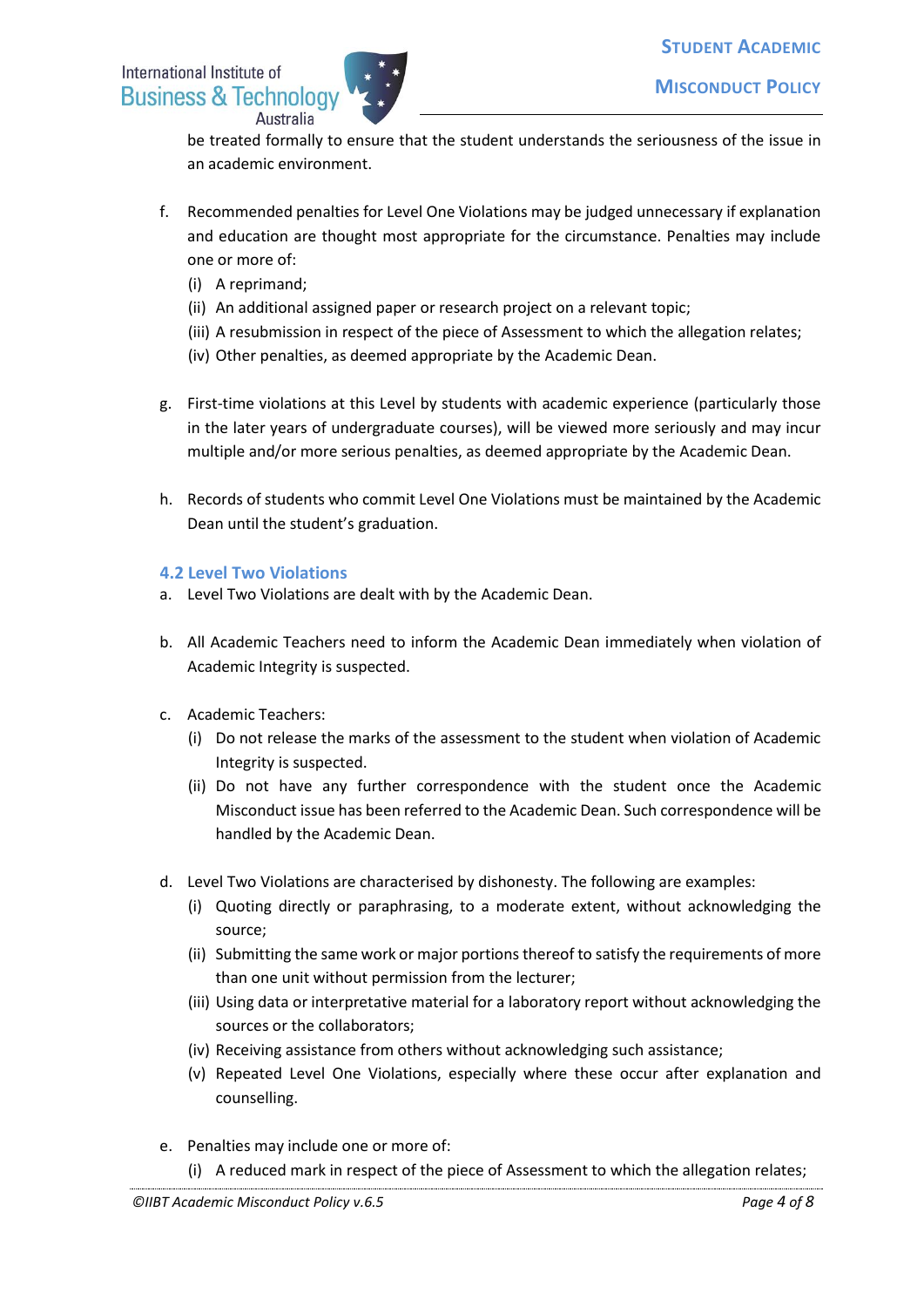# International Institute of **Business & Technology** Australia



- **MISCONDUCT POLICY**
- (ii) No marks in respect of the piece of Assessment to which the allegation relates;
- (iii) A written reprimand;
- (iv) Referral to a College Counsellor;
- (v) Notation of disciplinary action on the student's academic file;
- (vi) Multiple and/or other penalties, as deemed appropriate by the Academic Dean.
- f. Records of students who commit Level Two Violations must be maintained by the Academic Dean until the student's graduation.

#### **4.3 Level Three Violations**

- a. Level Three Violations are handled by the Academic Dean.
- b. All Academic Teachers need to inform the Academic Dean immediately when violation of Academic Integrity is suspected.
- c. Academic Teachers:
	- (i) Do not release the marks of the assessment to the student when violation of Academic Integrity is suspected.
	- (ii) Do not have any further correspondence with the student once the Academic Misconduct issue has been referred to the Academic Dean. Such correspondence will be handled by the Academic Dean.
- d. Level Three Violations include dishonesty that affects a major or essential portion of work done to meet course requirements, or repeated Level Two Violations. Examples include:
	- (i) Cheating in examinations;
	- (ii) Acting to facilitate copying during an examination;
	- (iii) Using impermissible materials during an examination;
	- (iv) Collaborating before an examination to develop methods of exchanging information and implementation thereof;
	- (v) Using a purchased essay;
	- (vi) Using unethical or improper means of acquiring data;
	- (vii)Repeated Level Two Violations.
- e. Penalties may include one or more of:
	- (i) A reduced mark in respect of the piece of Assessment to which the allegation relates;
	- (ii) No marks in respect of the piece of Assessment to which the allegation relates;
	- (iii) A written reprimand;
	- (iv) Prevention of student from having any or such specified contact with particular students or members of staff of the College, as is considered necessary or appropriate;
	- (v) A Fail grade for the unit to which the allegation relates;
	- (vi) Notation of disciplinary action on the student's academic file;
	- (vii) Multiple and/or other penalties, as deemed appropriate by the Academic Dean.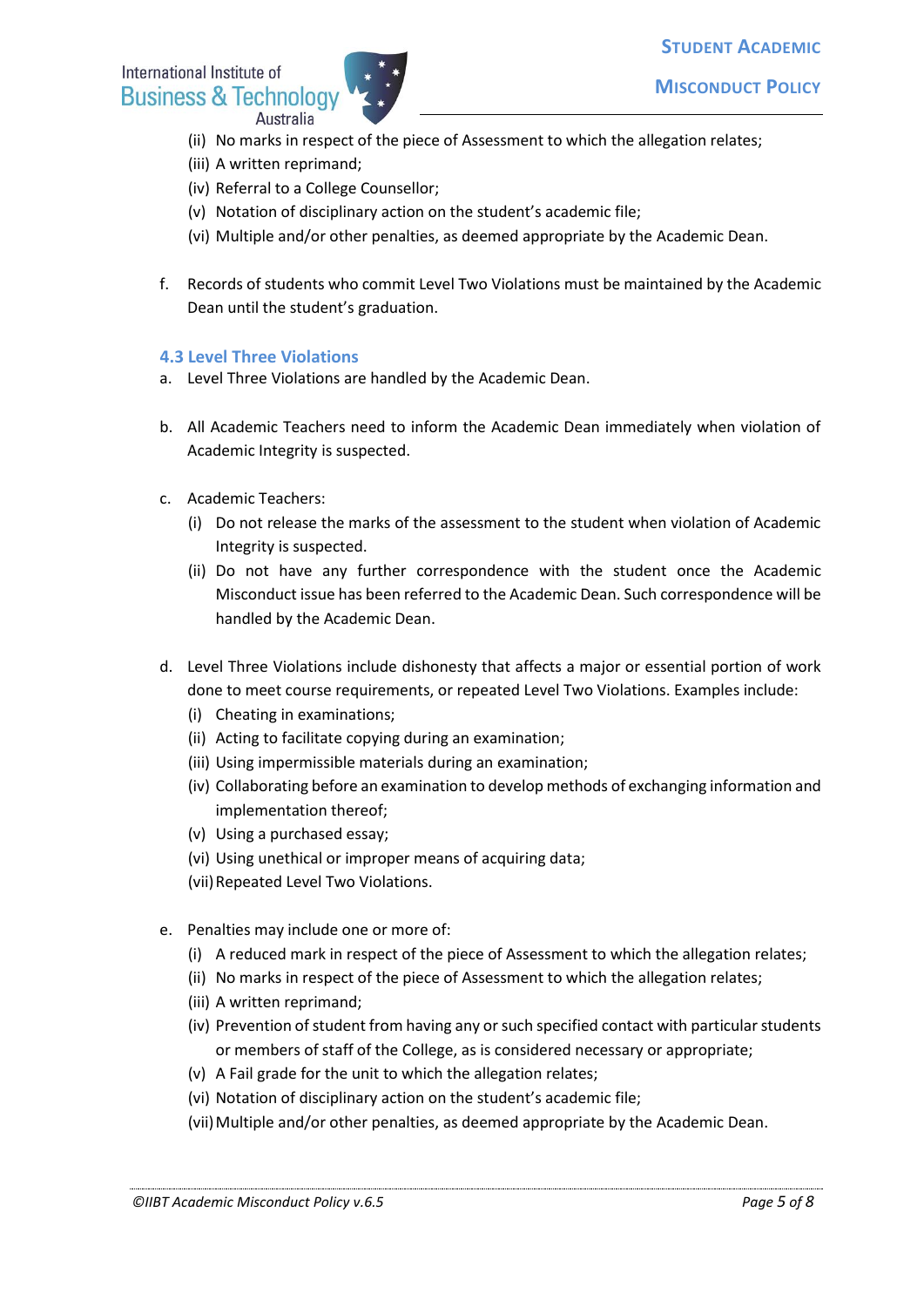

- f. On completion of the hearing regarding the Academic Misconduct, the Academic Dean will advise, in writing to the following individuals, of its decision and any penalties imposed:
	- (i) The student and party making the allegation;
	- (ii) The Chief Executive Office.
- g. The Academic Dean must keep a record of all findings of violations of Academic Integrity matters and all penalties imposed in respect of such findings.

# **4.4 Level Four Violations**

- a. Level Four Violations represent the most serious violations of Academic Integrity and all cases must be heard by the Academic Dean and the Chief Executive Officer.
- b. All Academic Teachers need to inform the Academic Dean immediately when violation of Academic Integrity is suspected.
- c. Academic Teachers:
	- (i) Do not release the marks of the assessment to the student when violation of Academic Integrity is suspected.
	- (ii) Do not have any further correspondence with the student once the Academic Misconduct issue has been referred to the Academic Dean. Such correspondence will be handled by the Academic Dean.
- d. Examples of Level Four Violations include:
	- (i) Any Academic Integrity violations committed after return from suspension for a previous violation of Academic Integrity;
	- (ii) Repeat Level Three Violations;
	- (iii) Violation of Academic Integrity involving or resembling criminal activity (such as forging a grade form, stealing an examination from a lecturer or from a College office; purchasing an examination, essay or other piece or work; falsifying a transcript; acquiring or distributing an examination from unauthorised sources prior to the examination;
	- (iv) Having a substitute take an examination or taking an examination for someone else;
	- (v) Sabotaging another student's work through actions designed to prevent the student from successfully completing an assignment;
- e. Penalties may include one or more of:
	- (i) A Fail grade for the unit to which the allegation relates;
	- (ii) Academic transcript notation;
	- (iii) Prohibiting the student from using any of the College resources including, but not limited to library, computing and network facilities for a period not exceeding 20 working days;
	- (iv) Imposing any condition on the student's enrolment including but not limited to a change of academic status to Conditional;
	- (v) Suspension from the College for a period, and on such terms and conditions as is considered necessary and appropriate;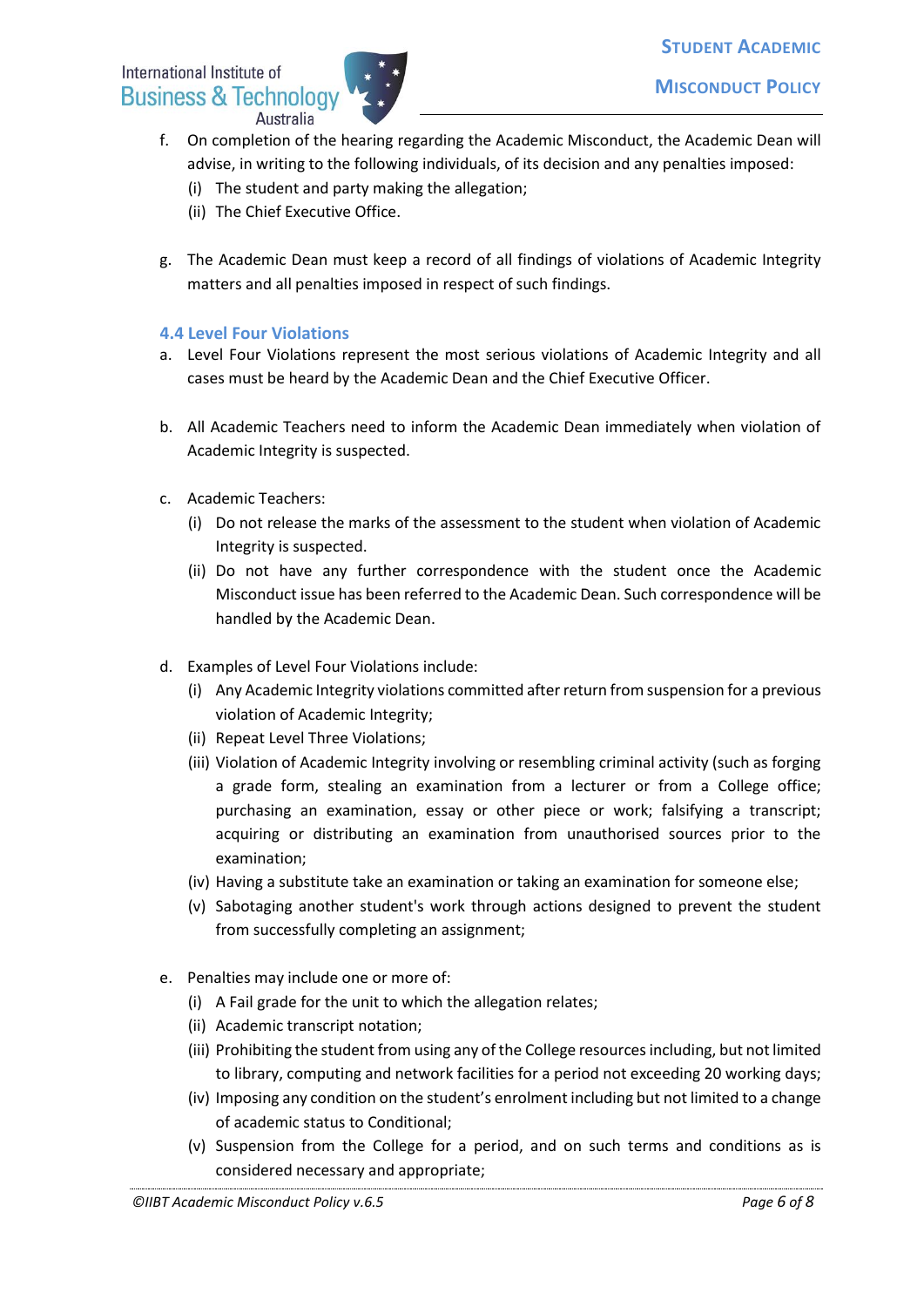

- (vi) Exclusion of the student either permanently or for any period of time and either absolutely or on such terms and conditions as the Academic Dean considers necessary or appropriate.
- (vii)Any other relevant penalty or recommended action agreed on by the Academic Dean and Chief Executive Officer.
- f. On completion of the hearing, the Academic Dean will advise, in writing to the following individuals, of the decision and any penalties imposed:
	- (i) The student and party making the allegation;
	- (ii) The Chief Executive Officer.
- g. The Academic Dean must keep a record of all findings of violations of Academic Integrity matters and all penalties imposed in respect of such findings. This information is recorded on the student's file and forms part of the student's disciplinary record.

# **5. PROCEDURES:**

### **5.1 Informing Students about Academic Misconduct**

- a. All IIBT students will be provided with, and have access to, information about Academic Misconduct and how to avoid during orientation. They will also access this information via the Student Handbook, the online Learning Management System (Moodle) as well as their unit outlines.
- b. Students will also undertake a Plagiarism quiz at the start of every trimester.
- c. Information about the preferred referencing style at IIBT, the Chicago Referencing system, as well as procedures for dealing with plagiarism, will be made available to all students through the online learning management system.
- d. Educational guidance on appropriate academic conventions will be provided to students in their lectures and learning support classes.
- e. Extra support and remediation will be offered to students found to have plagiarised.

#### **5.2 Academic Misconduct Appeals**

Appeals for Academic Misconduct are reviewed by IIBT's Academic Management team.